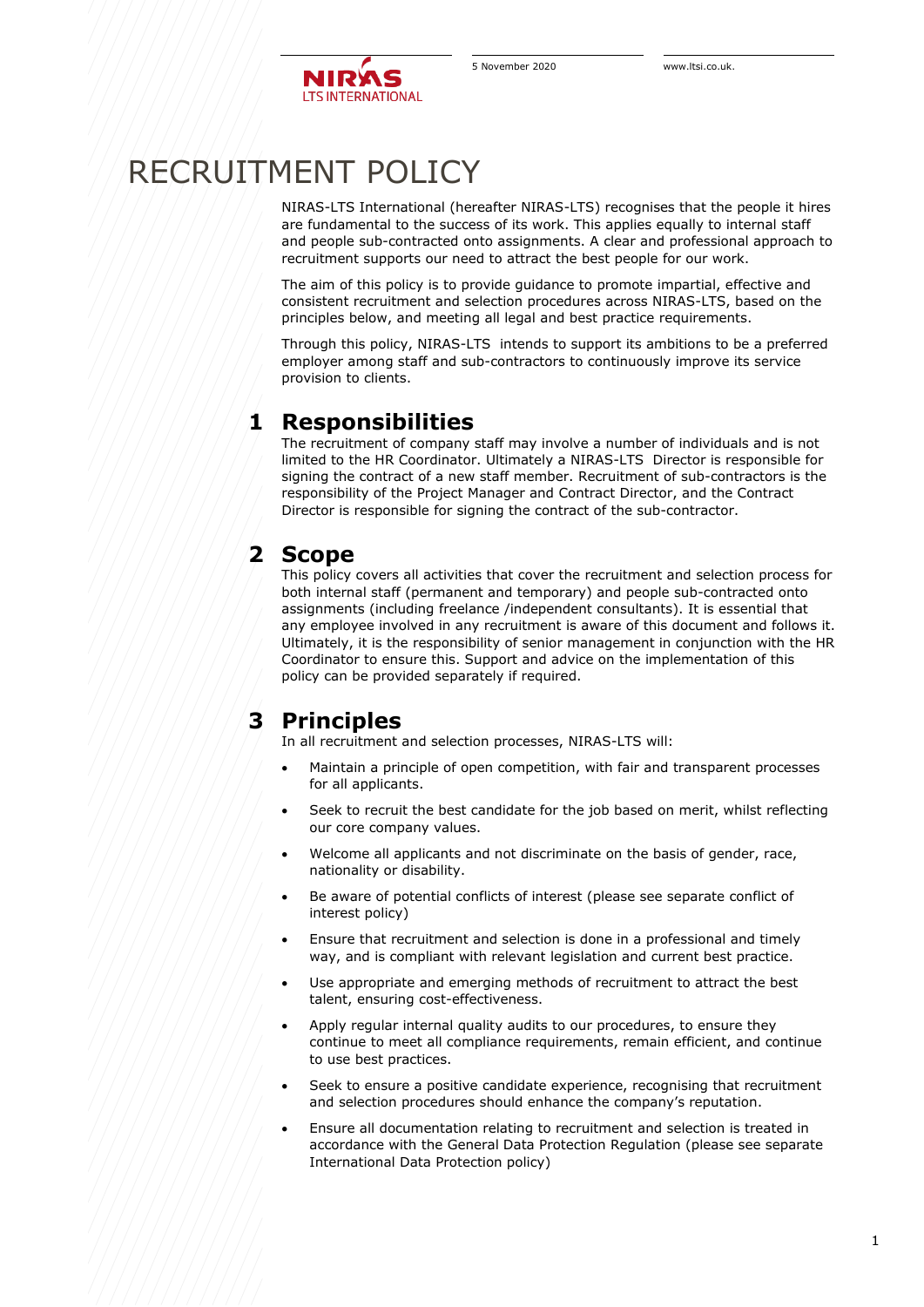

## **3.1 Recruitment and selection procedure**

|                             | Internal staff                                                                                                                                                                                                                                                                    | Sub-contractors                                                                                                                                                                                                                                                         |
|-----------------------------|-----------------------------------------------------------------------------------------------------------------------------------------------------------------------------------------------------------------------------------------------------------------------------------|-------------------------------------------------------------------------------------------------------------------------------------------------------------------------------------------------------------------------------------------------------------------------|
| Pre-hiring<br>stage         | Seek approval in principle for the post from<br>the Department Head (Finance, Business<br>Development, Operations), providing<br>rationale vs company strategy and budget<br>implications.                                                                                        | Seek approval in principle for the<br>post/selection from the Bid Manager,<br>providing rationale vs contract requirements<br>and budget implications.                                                                                                                  |
|                             | Responsibility for the recruitment process<br>lies with the head of the relevant<br>department, but tasks below may be<br>delegated as appropriate.                                                                                                                               | Responsibility for the recruitment process lies<br>with the Bid Director, but tasks below may be<br>delegated as appropriate.                                                                                                                                           |
|                             | Identify likely line manager and involve<br>them in the recruitment process                                                                                                                                                                                                       |                                                                                                                                                                                                                                                                         |
| Job description             | Analyse job requirements and prepare job<br>description (including job and person<br>specification, employment type, purpose,<br>duties, location and expected compensation<br>package).                                                                                          | Analyse job requirements and prepare terms<br>of reference (including job and person<br>specification, employment type, purpose,<br>duties/deliverables, location and expected<br>compensation package).                                                                |
| Advertising<br>and sourcing | Prepare clear and concise advertisement,<br>incl closing date.                                                                                                                                                                                                                    | Prepare clear and concise standard approach<br>message, including deadlines.                                                                                                                                                                                            |
|                             | Advertise internally and externally (using                                                                                                                                                                                                                                        | Consult CV database                                                                                                                                                                                                                                                     |
|                             | Development aid, Devex, NIRAS-LTS<br>website, staff networks, and/or recruitment<br>agencies.)                                                                                                                                                                                    | Advertise internally and externally (using<br>Development aid, Devex, NIRAS-LTS website,<br>staff/partner networks, and/or recruitment<br>agencies.)                                                                                                                    |
| Shortlisting                | Identify selection and interview panel.                                                                                                                                                                                                                                           | Develop expert screening grid and prepare                                                                                                                                                                                                                               |
|                             | Develop expert screening grid and prepare<br>and shortlist the candidate the right<br>candidate                                                                                                                                                                                   | and shortlist the right candidate                                                                                                                                                                                                                                       |
| Interview                   | Skype, telephone interview or face-to-face<br>interviews - ensure best practice is followed.                                                                                                                                                                                      | Skype, telephone interview or face-to-face<br>interviews - ensure best practice is followed.                                                                                                                                                                            |
| References                  | Conduct background verification check that<br>authorisation, GDPR consent                                                                                                                                                                                                         | Conduct background verification check that<br>includes employment reference checks, work includes employment reference checks, work<br>authorisation, GDPR consent                                                                                                      |
| Selection                   | Select preferred candidates and negotiate<br>fees and other benefits                                                                                                                                                                                                              | Select preferred candidates and negotiate fees<br>and other benefits                                                                                                                                                                                                    |
| Appointing                  | HR Coordinator sends employment contract<br>and other policy documents and codes of<br>conduct for signing.<br>Conduct employee induction, onboarding<br>process and send starter packs (if<br>applicable). Ensure provision of appropriate<br>working equipment and environment. | Project Manager sends subcontract and obtain<br>other signed documents (e.g. Statement of<br>availability/exclusivity, Codes of Conduct,<br>supplier statements, company policies)<br>Conduct project induction, and send<br>starter/information packs (if applicable). |

Note: NIRAS-LTS may use its own extensive networks to identify suitable candidates, in which case the advertising and sourcing and shortlisting stages may be curtailed or omitted, unless these stages are a specific requirement of a client.